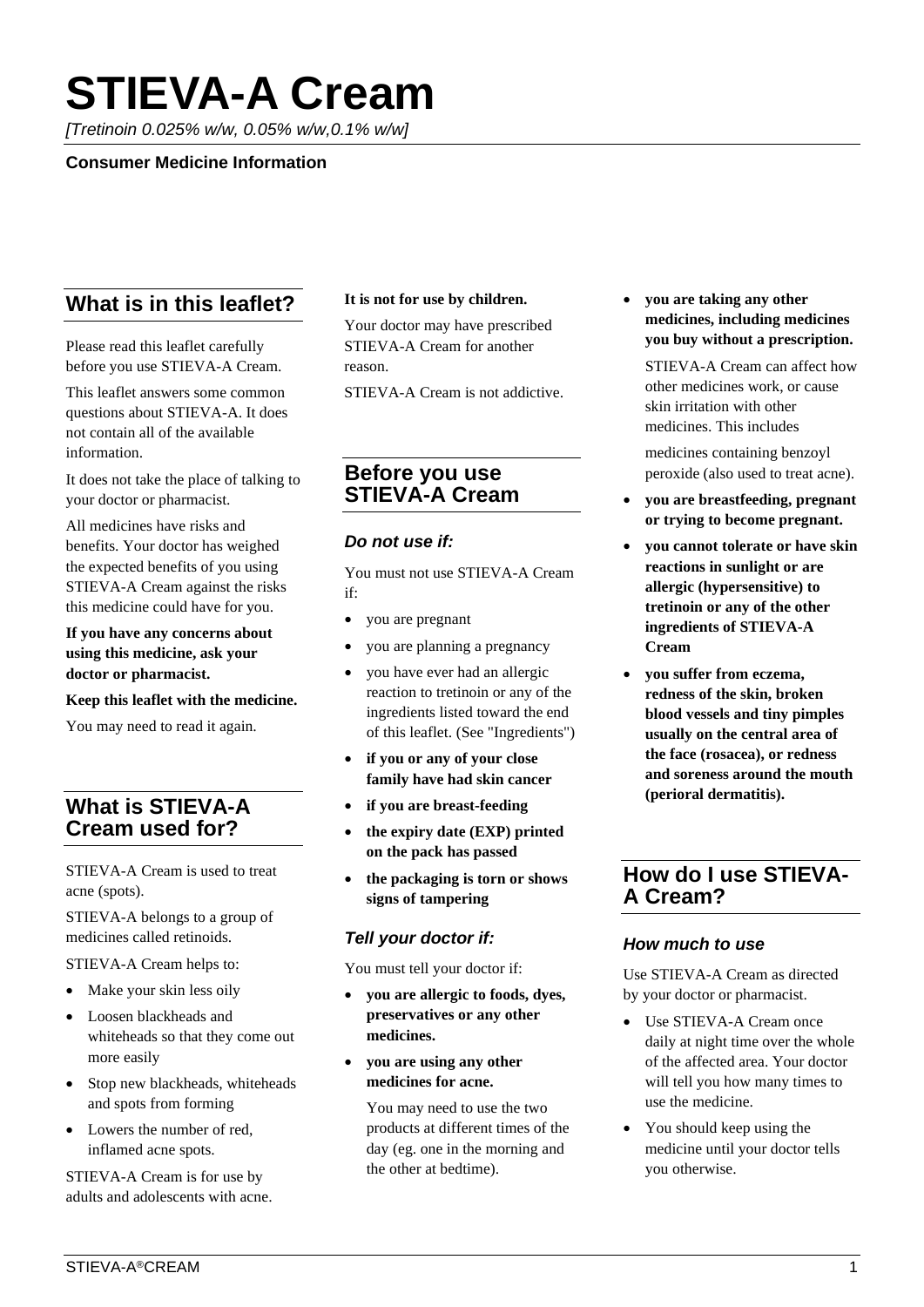## *How to apply it*

#### **STIEVA-A Cream is for application to the skin only.**

- **Wash your hands.**
- **Completely remove any makeup.**
- **Wash the affected area with a mild soap and warm water, and gently dry.**
- **Put a thin film of cream on the affected skin, using your fingertips, and smooth in.**
- **Apply to all of the area of your skin which has acne, not just each spot.**

Take care not to apply too much cream especially where it could run into your eyes, the angles of your nose, any skin folds, or other areas of the skin that do not require treatment.

Applying too much cream or applying it more frequently will not help your spots clear up more quickly, and may cause redness, peeling and discomfort. If this does happen, you may need to use a non-pore-clogging moisturiser (non-comedogenic) use the cream less often, or stop using it for a few days and then start again.

• **Wash your hands after using the cream.**

## *How long to use it for*

• It can take 6 to 8 weeks before you see the full benefit of STIEVA-A Cream.

#### **Do not stop using STIEVA-A Cream, or change the dose without first checking with your doctor.**

## *Use in children and elderly patients*

STIEVA-A Cream is for use by adults and adolescents with acne.

#### **It is not for use by children.**

#### *If you forget to use STIEVA-A Cream*

- **Don't apply a double dose to make up for forgotten doses.**
- **Apply the next dose at the usual time.**

# **What do I do if I take too much? (Overdose)**

**Immediately telephone your doctor or Poisons Information Centre call 131126 if you think you or anyone else may have used too much STIEVA-A Cream, even if there are no signs of discomfort or poisoning.**

The ingredients of STIEVA-A Cream are not expected to be harmful if swallowed in the small amounts applied to the face. If you do accidentally get STIEVA-A Cream in your mouth, rinse at once with plenty of water. Seek medical advice if you swallow a large amount.

**If you are not sure what to do, contact your doctor or pharmacist.**

## **While you are using STIEVA-A Cream**

#### *Things you must do*

**Tell your doctor if, for any reason, you have not used your medicine exactly as directed.**

**Tell your doctor if you think you are or you could be pregnant and stop using STIEVA-A immediately. You should also consult with your doctor if you are planning to have a baby. Use a reliable method of contraception properly while you are using STIEVA-A Cream to prevent pregnancy.**

**If you do become pregnant during treatment with STIEVA-A Cream, tell your doctor.**

**Breast-feeding is not recommended during treatment with STIEVA-A Cream. Discuss with your doctor whether you choose to breast-feed or to use STIEVA-A Cream.**

**Only use the cream on your skin. Keep it away from areas such as your mouth, lips, and eyes or inside your nose.**

#### *Things you must not do*

**Do not give this medicine to anyone else, even if their symptoms seem similar to yours.**

**Do not use STIEVA-A Cream to treat any other complaints unless your doctor says to.**

**Do not use the cream on any irritated areas of the skin, such as cuts, grazes, sunburn, or broken skin.**

**Do not use the cream on skin that has had cosmetic treatment such as depilation, chemical hair treatment, chemical peel, dermabrasion or laser resurfacing recently.**

**Do not use too much STIEVA-A Cream on sensitive skin such as the neck, or allow it to accumulate in folds of your skin, including those between the nose and lips.**

**Avoid skin products that contain alcohol, spices or lime. These products may irritate your skin more if used with STIEVA-A Cream.**

**STIEVA-A Cream can cause increased sensitivity to sunlight. Avoid using sunlamps and spending a long time in the sun while using STIEVA-A Cream. Use a sunscreen product and protective clothing to prevent sunburn.**

#### *Things to be careful of*

**Be careful driving or operating machinery until you know how STIEVA-A Cream affects you.**